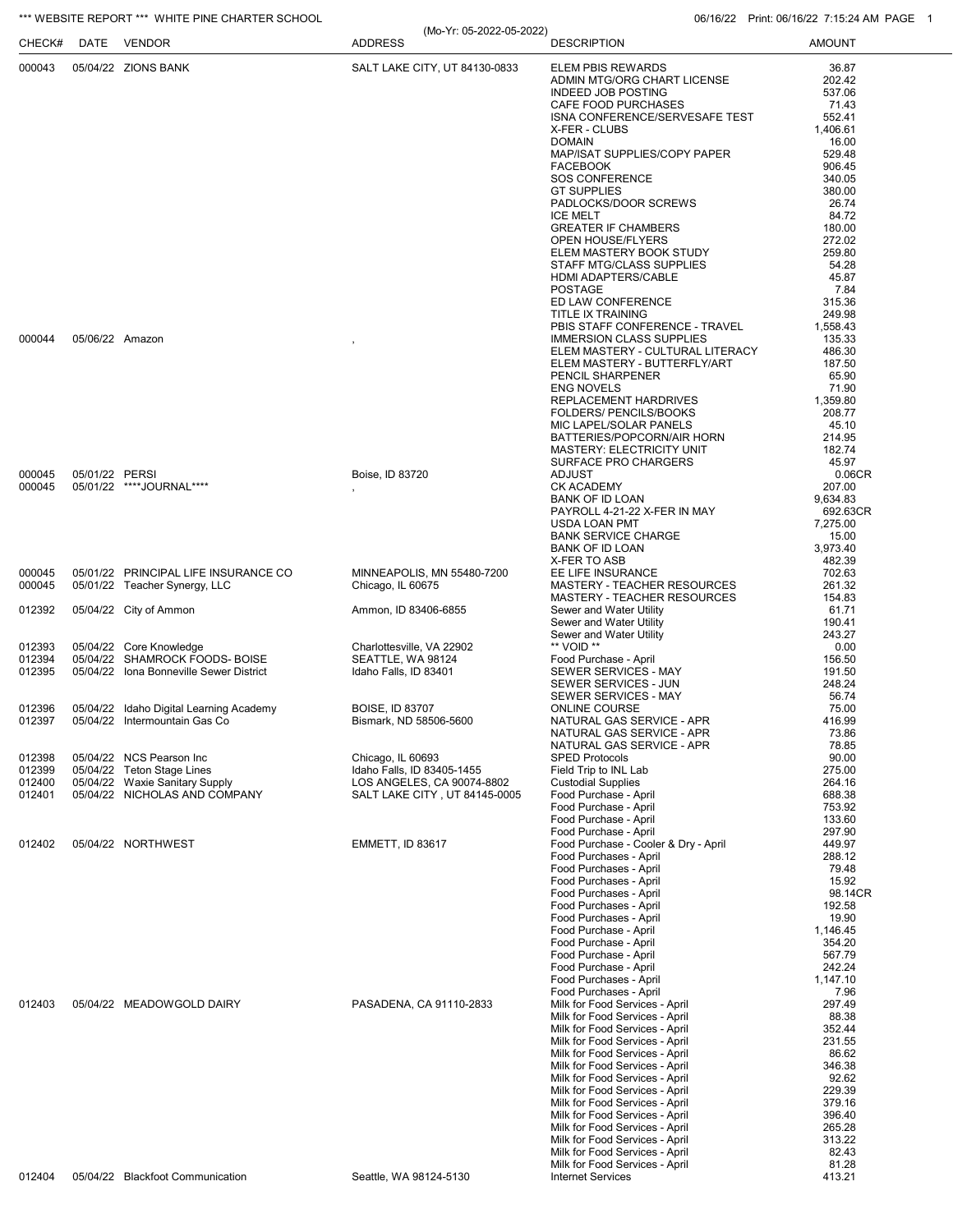### \*\*\* WEBSITE REPORT \*\*\* WHITE PINE CHARTER SCHOOL **CHARTER SCHOOL** 06/16/22 Print: 06/16/22 7:15:24 AM PAGE 2

|                  |                |                                                                      | (Mo-Yr: 05-2022-05-2022)                        |                                                                            |                       |
|------------------|----------------|----------------------------------------------------------------------|-------------------------------------------------|----------------------------------------------------------------------------|-----------------------|
| CHECK#           |                | DATE VENDOR                                                          | <b>ADDRESS</b>                                  | <b>DESCRIPTION</b>                                                         | <b>AMOUNT</b>         |
| 012405           |                | 05/04/22 First Street Plumbing & Heating, LLC                        | Idaho Falls, ID 83401                           | <b>Trailer Toilet Repair</b>                                               | 105.00                |
|                  |                |                                                                      |                                                 | Repair- Grease Blockage                                                    | 605.00                |
| 012406<br>012407 |                | 05/04/22 Yorgason Law Offices, PLLC<br>05/04/22 DILIGENT CORPORATION | Boise, ID 83713<br>BOSTON, MA 02241-9874        | Legal Fees - April<br><b>Board Software Subscription</b>                   | 544.50<br>3,307.50    |
| 012408           |                | 05/04/22 COGNIA INC                                                  | ATLANTA, GA 31193-3823                          | Membership fee                                                             | 1,200.00              |
| 012409<br>012410 |                | 05/04/22 GOGUARDIAN<br>05/04/22 SYSCO IDAHO, INC                     | PASADENA, CA 91185-4607<br>BOISE, ID 83717-0007 | LMS-COMPUTER MONITORING SOFTWARE<br>Food Purchase - April                  | 8,302.50<br>325.39    |
|                  |                |                                                                      |                                                 | Food Purchase - April                                                      | 362.00                |
| 012411           |                | 05/04/22 RIVERSIDE INSIGHTS                                          | CHICAGO, IL 60674-5058                          | Woodcock-Johnson Test                                                      | 356.40                |
| 012412<br>012413 |                | 05/04/22 Mustang Transportation, LLC<br>05/04/22 RS Services, LLC.   | Idaho Falls, ID 83404<br>Idaho Falls, ID 83401  | <b>BYU-I Field Trip</b><br>Broadband & IT Administration                   | 500.00<br>2,550.00    |
| 012414           |                | 05/04/22 MOBILE MODULAR                                              | SAN FRANCISCO, CA 94145-5043                    | Modular Rent - April                                                       | 2,545.01              |
|                  |                |                                                                      |                                                 | <b>Modular Rent Credit</b>                                                 | 314.98CR              |
| 012415           |                | 05/04/22 MACKENZIE, STACY                                            |                                                 | Modular Rent - April<br><b>WPSA Science Supplies</b>                       | 2,440.01<br>93.08     |
| 012416           |                | 05/04/22 NORTHWEST                                                   | <b>EMMETT, ID 83617</b>                         | ** VOID **                                                                 | 0.00                  |
| 012417<br>012418 |                | 05/04/22 Teton Stage Lines<br>05/04/22 eLuma, LLC                    | Idaho Falls, ID 83405-1455<br>LEHI, UT 84043    | TRANSPORTATION CONTRACT - APR<br><b>SPEECH SERVICES</b>                    | 27,049.14<br>1,200.00 |
| 012419           |                | 05/09/22 GreatAmerica Financial Svcs                                 | Dallas, TX 75266-0831                           | COPIER LEASE - 4 QTR                                                       | 1,829.07              |
| 012436           |                | 05/18/22 Blue Cross of Idaho                                         | Boise, ID 83707                                 | HEALTH BENEFITS - 052022                                                   | 4,534.22              |
|                  |                |                                                                      |                                                 | DENTAL BENEFIT - 052022<br>DENTAL BENEFIT - 052022                         | 1,088.66<br>4,766.28  |
|                  |                |                                                                      |                                                 | DENTAL BENEFIT - 052022                                                    | 4,079.82              |
|                  |                |                                                                      |                                                 | DENTAL BENEFIT - 052022                                                    | 210.32                |
|                  |                |                                                                      |                                                 | DENTAL BENEFIT - 052022<br>DENTAL BENEFIT - 052022                         | 369.95<br>1,575.81    |
|                  |                |                                                                      |                                                 | HEALTH BENEFITS - 052022                                                   | 3,155.50              |
|                  |                |                                                                      |                                                 | HEALTH BENEFITS - 052022<br>HEALTH BENEFITS - 052022                       | 1,050.54<br>8,871.44  |
|                  |                |                                                                      |                                                 | HEALTH BENEFITS - 052022                                                   | 525.27                |
| 012437           |                | 05/18/22 City of Ammon                                               | Ammon, ID 83406-6855                            | FIBER TO WPCS & WPSA                                                       | 600.00                |
| 012438           |                | 05/18/22 Ideacom                                                     | <b>AMMON, ID 83406</b>                          | PHONE SERVICES - STEM JUNE<br>PHONE SERVICES - ELEMENTARY JUNE             | 438.87<br>706.66      |
| 012439           |                | 05/18/22 Internal Revenue Service                                    | Ogden, UT 84201-0039                            | FICA - EMP. SHARE - 052022                                                 | 666.22                |
|                  |                |                                                                      |                                                 | M/CARE - EMP. SHARE - 052022                                               | 2,581.69              |
|                  |                |                                                                      |                                                 | M/CARE - EMP. SHARE - 052022<br>FICA - EMP. SHARE - 052022                 | 161.66<br>6,031.37    |
|                  |                |                                                                      |                                                 | FICA - EMP. SHARE - 052022                                                 | 926.20                |
|                  |                |                                                                      |                                                 | FICA - EMP. SHARE - 052022<br>M/CARE - EMP. SHARE - 052022                 | 2,765.69<br>812.81    |
|                  |                |                                                                      |                                                 | M/CARE - EMP. SHARE - 052022                                               | 301.50                |
|                  |                |                                                                      |                                                 | M/CARE - EMP. SHARE - 052022                                               | 487.45                |
|                  |                |                                                                      |                                                 | FICA - EMP. SHARE - 052022<br>FICA - EMP. SHARE - 052022                   | 2,415.34<br>418.67    |
| 012440           |                | 05/18/22 Omni Security Systems Inc                                   | Rigby, ID 83442                                 | ANNUAL FIRE ALARM TEST                                                     | 415.00                |
| 012441           | 05/18/22 PERSI |                                                                      | Boise, ID 83720                                 | PERSI EMP - 052022<br><b>PERSI EMP - 052022</b>                            | 3,845.62<br>100.70    |
|                  |                |                                                                      |                                                 | <b>PERSI EMP - 052022</b>                                                  | 113.60                |
|                  |                |                                                                      |                                                 | PERSI EMP - 052022                                                         | 4,292.61              |
|                  |                |                                                                      |                                                 | PERSI EMP - 052022<br><b>PERSI EMP - 052022</b>                            | 726.49<br>780.08      |
|                  |                |                                                                      |                                                 | PERSI EMP - 052022                                                         | 487.55                |
|                  |                |                                                                      |                                                 | <b>PERSI EMP - 052022</b><br>PERSI EMP - 052022                            | 4.253.04<br>1,513.48  |
|                  |                |                                                                      |                                                 | <b>PERSI EMP - 052022</b>                                                  | 616.69                |
|                  |                |                                                                      |                                                 | PERSI EMP - 052022                                                         | 8,833.73              |
| 012442           |                | 05/18/22 CENTURY LINK                                                | Phoenix, AZ 85062-2956                          | <b>FAXLINE</b><br>208-522-4452                                             | 82.34<br>17.82        |
| 012443           |                | 05/18/22 State Dept. of Education                                    | Boise, ID 83720-0027                            | <b>FINGERPRINTING ESCROW</b>                                               | 84.75                 |
| 012444           |                | 05/18/22 Teton Stage Lines                                           | Idaho Falls, ID 83405-1455                      | 4th Grade Krupp Scout Hollow<br>Immersion Week Manwaring Cheese Field Trip | 375.00<br>275.00      |
|                  |                |                                                                      |                                                 | Immersion Week Menan Butte Field Trip                                      | 385.00                |
| 012445           |                | 05/18/22 Waxie Sanitary Supply                                       | LOS ANGELES, CA 90074-8802                      | <b>CUSTODIAL SUPPLIES</b>                                                  | 83.92                 |
| 012446           |                | 05/18/22 VSP VISION INSURANCE                                        | LOS ANGELES, CA 90074-2430                      | <b>CUSTODIAL SUPPLIES</b><br>VISION BENEFIT - 052022                       | 82.92<br>7.40         |
|                  |                |                                                                      |                                                 | VISION BENEFIT - 052022                                                    | 110.09                |
|                  |                |                                                                      |                                                 | VISION BENEFIT - 052022<br>VISION BENEFIT - 052022                         | 37.19<br>62.02        |
|                  |                |                                                                      |                                                 | VISION BENEFIT - 052022                                                    | 6.22                  |
|                  |                |                                                                      |                                                 | VISION BENEFIT - 052022                                                    | 12.44                 |
|                  |                |                                                                      |                                                 | VISION BENEFIT - 052022<br>VISION BENEFIT - 052022                         | 47.48<br>2.48         |
|                  |                |                                                                      |                                                 | VISION BENEFIT - 052022                                                    | 4.38                  |
|                  |                |                                                                      |                                                 | VISION BENEFIT - 052022<br>VISION BENEFIT - 052022                         | 51.12<br>18.66        |
| 012447           |                | 05/18/22 Home Science Tools                                          | Billings, MT 59102                              | SUPPLIES FOR ETOMOLOGY IMMERSION CL.                                       | 37.95                 |
| 012448           |                | 05/18/22 NICHOLAS AND COMPANY                                        | SALT LAKE CITY, UT 84145-0005                   | CREDIT BALANCE FROM MARCH                                                  | 552.98CR              |
| 012449           |                | 05/18/22 NORTHWEST                                                   | <b>EMMETT, ID 83617</b>                         | <b>FOOD PURCHASES - MAY</b><br>FOOD PURCHASE - MAY                         | 1,121.65<br>283.98    |
| 012450           |                | 05/18/22 Grasmick Produce                                            | Boise, ID 83711                                 | PRODUCE PURCHASES - MAY                                                    | 221.03                |
|                  |                |                                                                      |                                                 | Produce - April<br>Produce Credit                                          | 74.82                 |
|                  |                |                                                                      |                                                 | Produce Purchase - April                                                   | 296.87CR<br>186.24    |
| 012451           |                | 05/18/22 Fisher's Technology                                         | Boise, ID 83714                                 | Contract Overage - April                                                   | 47.92                 |
| 012452<br>012453 |                | 05/18/22 Eagle Rock Sanitation<br>05/18/22 Discovery Education       | Idaho Falls, ID 83405<br>Atlanta, GA 30374-4954 | <b>GARBAGE SERVICES</b><br>ANNUAL SITE LICENSE                             | 252.97<br>3,181.00    |
| 012454           |                | 05/18/22 ROCKY MOUNTAIN POWER                                        | PORTLAND, OR 97256-0001                         | ELECTRICITY - STEM                                                         | 1,109.36              |
|                  |                |                                                                      |                                                 | ELECTRICITY - ELEMENTARY                                                   | 1,936.50              |
| 012455           |                | 05/18/22 Flinn Scientific, Inc.                                      | Chicago, IL 60694-1721                          | SUPPLIES FOR IMMERSION WEEK<br>SUPPLIES FOR IMMERSION WEEK                 | 14.89<br>35.45        |
| 012456           |                | 05/18/22 T-MOBILE                                                    | CINCINNATI, OH 45274-2596                       | MOBILE HOTSPOTS                                                            | 76.65                 |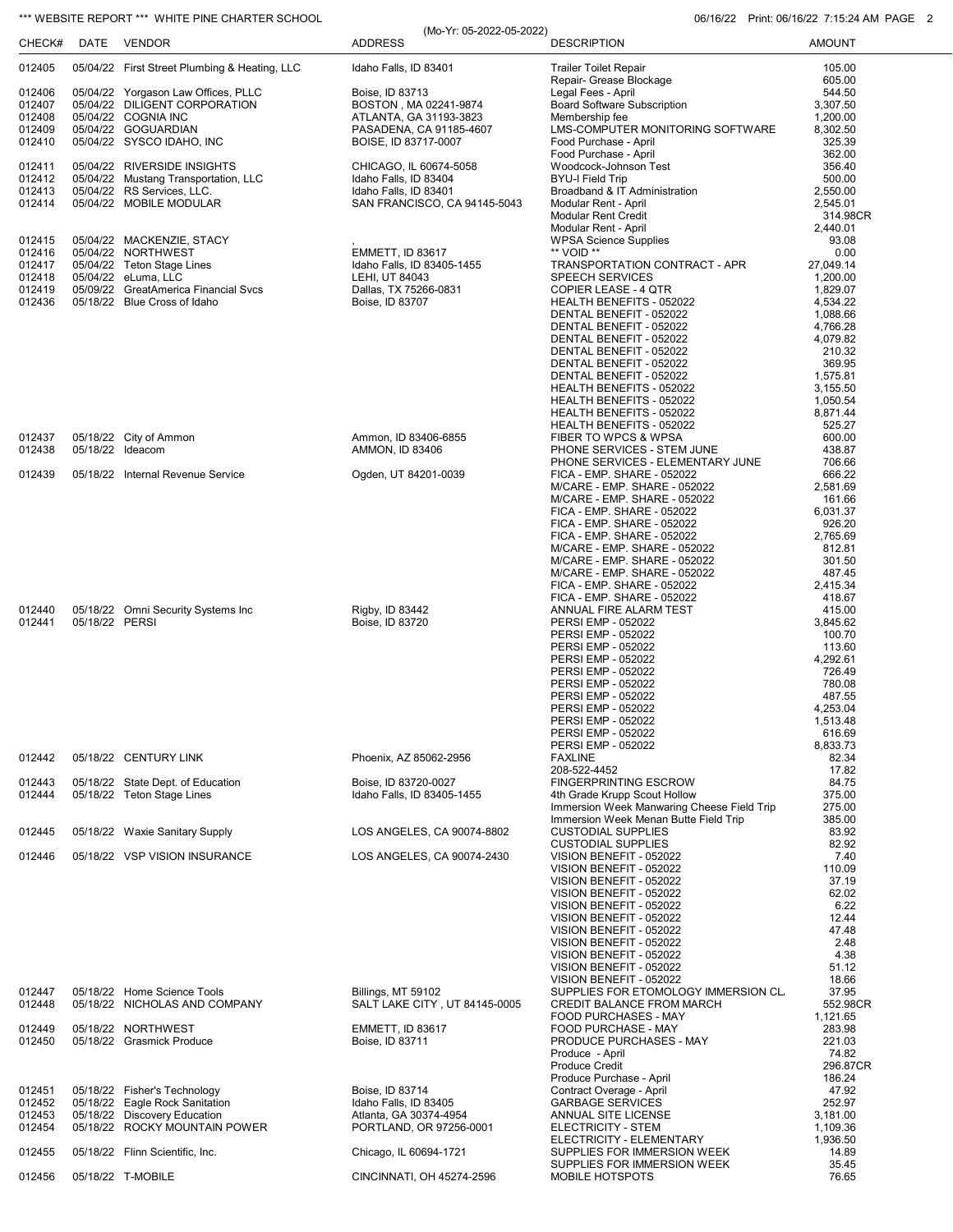## \*\*\* WEBSITE REPORT \*\*\* WHITE PINE CHARTER SCHOOL **CHARTER SCHOOL** 06/16/22 Print: 06/16/22 Print: 06/16/22 7:15:24 AM PAGE 3

|        |          |                                       | (Mo-Yr: 05-2022-05-2022) |                                           |               |
|--------|----------|---------------------------------------|--------------------------|-------------------------------------------|---------------|
| CHECK# | DATE     | VENDOR                                | <b>ADDRESS</b>           | <b>DESCRIPTION</b>                        | <b>AMOUNT</b> |
| 012457 |          | 05/18/22 Seamans, Adrienne            | Idaho Falls, ID 83401    | BEHAVIORAL CONSULTANT - APRIL             | 5,225.00      |
| 012458 |          | 05/18/22 GRAY, KAITLYN                |                          | Books for Immersion Week                  | 147.40        |
| 012459 |          | 05/27/22 River Valley Properties, LLC | Ammon, ID 83401-4500     | 2664 LEASED PROPERTY - JUN                | 6,111.50      |
|        |          |                                       |                          | 2660 LEASED PROPERTY - JUN                | 2,425.33      |
|        |          |                                       |                          | 2660 LEASED PROPERTY - JUL                | 2,425.33      |
|        |          |                                       |                          | 2664 LEASED PROPERTY - JUL                | 6,111.50      |
| 012460 |          | 05/27/22 Blackfoot Communication      | Seattle, WA 98124-5130   | <b>INTERNET SERVICE - MAY</b>             | 413.21        |
| ELECT  | 05/18/22 | ****JOURNAL****                       |                          | MEDICAID SUB - 052022                     | 242.22        |
|        |          |                                       |                          | FOOD SERVICE - 052022                     | 9.362.85      |
|        |          |                                       |                          | <b>FLEX MONTHLY FEE</b>                   | 80.00         |
|        |          |                                       |                          | X-FER PS ENROLLMENT TO ESSER III          | 8,621.58CR    |
|        |          |                                       |                          | X-FER PS ENROLLMENT TO ESSER III          | 8,621.58      |
|        |          |                                       |                          |                                           |               |
|        |          |                                       |                          | X-FER CHROME MGMT LICENSE TO ESSER L      | 2,835.53      |
|        |          |                                       |                          | X-FER CHROME MGMT LICENSE TO ESSER L      | 2,835.53CR    |
|        |          |                                       |                          | X-FER 100 PD TO 271                       | 318.84        |
|        |          |                                       |                          | X-FER 100 PD TO 271                       | 450.00        |
|        |          |                                       |                          | X-FER 100 PD TO 271                       | 394.39        |
|        |          |                                       |                          | X-FER 100 PD TO 271                       | 158.00        |
|        |          |                                       |                          | X-FER 100 PD TO 271                       | 310.23        |
|        |          |                                       |                          | X-FER 100 PD TO 271                       | 318.84CR      |
|        |          |                                       |                          | X-FER 100 PD TO 271                       | 450.00CR      |
|        |          |                                       |                          | X-FER 100 PD TO 271                       | 394.39CR      |
|        |          |                                       |                          | X-FER 100 PD TO 271                       | 158.00CR      |
|        |          |                                       |                          | X-FER 100 PD TO 271                       | 310.23CR      |
|        |          |                                       |                          | X-FER SALARIES 3 DAYS TO 100 PD           | 15,507.51CR   |
|        |          |                                       |                          | X-FER SALARIES 3 DAYS TO 100 PD           | 15.507.51     |
|        |          |                                       |                          | X-FER SALARIES 3 DAYS TO 100 PD           | 6.678.26CR    |
|        |          |                                       |                          | X-FER SALARIES 3 DAYS TO 100 PD           | 6,678.26      |
|        |          |                                       |                          | X-FER FROM SUB TO ELEM TEACHER            | 10,419.20     |
|        |          |                                       |                          | X-FER FROM SUB TO ELEM TEACHER            | 10,419.20CR   |
|        |          |                                       |                          | X-FER FROM 257 TO 259 ARP SPED            | 1,694.59CR    |
|        |          |                                       |                          | X-FER FROM 257 TO 259 ARP SPED            | 129.64CR      |
|        |          |                                       |                          | X-FER FROM 257 TO 259 ARP SPED            | 1,694.59      |
|        |          |                                       |                          | X-FER FROM 257 TO 259 ARP SPED            | 129.64        |
|        |          |                                       |                          | X-FER UTILITIES TO ESSER III              | 36,673.13CR   |
|        |          |                                       |                          | X-FER UTILITIES TO ESSER III              | 10,382.68CR   |
|        |          |                                       |                          | X-FER UTILITIES TO ESSER III              | 6,319.27CR    |
|        |          |                                       |                          | X-FER UTILITIES TO ESSER III              | 17,691.42CR   |
|        |          |                                       |                          | X-FER UTILITIES TO ESSER III 7-21 TO 5-22 | 74,879.61     |
|        |          |                                       |                          | X-FER UTILITIES TO ESSER III              | 3,813.11CR    |
|        |          |                                       |                          | ELEM TEACHER - 052022                     | 69,967.56     |
|        |          |                                       |                          | ELEM CLASSIFIED - 052022                  | 5,429.75      |
|        |          |                                       |                          | ELEM CLASSIFIED SUB - 052022              | 794.76        |
|        |          |                                       |                          | ELEM TEACHER SUB - 052022                 | 6,233.32      |
|        |          |                                       |                          | ELEM LITERACY - 052022                    | 6,552.86      |
|        |          |                                       |                          | SECON TEACHER - 052022                    | 35,619.84     |
|        |          |                                       |                          | SECON CLASSIFIED - 052022                 | 2,362.25      |
|        |          |                                       |                          | SECON TEACHER SUB - 052022                | 907.93        |
|        |          |                                       |                          | SPED MOE - 052022                         | 4,083.34      |
|        |          |                                       |                          | ADMIN CERT - 052022                       | 14,083.34     |
|        |          |                                       |                          | ADMIN CLASSIFIED - 052022                 | 22,353.60     |
|        |          |                                       |                          | BUILDING CARE - 052022                    | 10,662.63     |
|        |          |                                       |                          | ESSER III ARPA - 052022                   | 32,207.77     |
|        |          |                                       |                          | TITLE I - 052022                          | 2,095.81      |
|        |          |                                       |                          | <b>SPED IDEA - 052022</b>                 | 5,472.83      |
|        |          |                                       |                          | <b>MEDICAID - 052022</b>                  | 13,372.63     |
|        |          |                                       |                          |                                           |               |
|        |          |                                       |                          |                                           |               |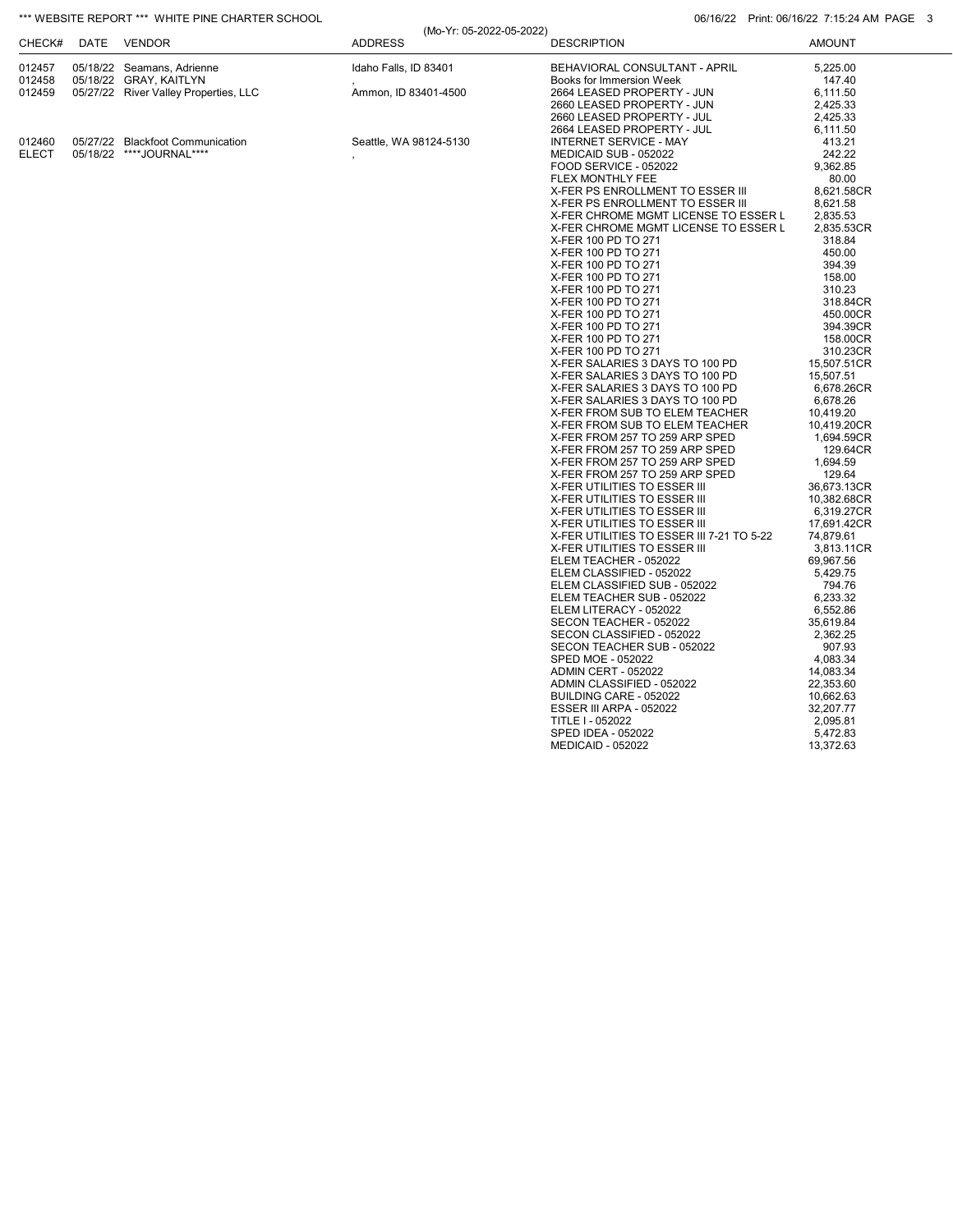## \*\*\* PAYROLL WEB SITE REPORT \*\*\* WHITE PINE CHARTER SCHOOL **CHARTER SCHOOL** 05/28/22 9:19:20 AM PAGE 1

# (Date Rng: 05/01/22 - 05/31/22)

| CHECK# | <b>DATE</b> | <b>NAME</b>                                                                      | <b>GROSS PAY CITY</b>            |                                                | ST       | ZIP               |
|--------|-------------|----------------------------------------------------------------------------------|----------------------------------|------------------------------------------------|----------|-------------------|
|        |             | drct-dpst 05/20/22 Alexander, Crystal                                            | 1,360.36 Ammon                   |                                                | ID       | 83406             |
|        |             | drct-dpst 05/20/22 Anderson, Jenna                                               |                                  | 966.10 Idaho Falls                             | ID       | 83401             |
|        |             | drct-dpst 05/20/22 Anderson, Malinda                                             | 2,856.33 Rigby                   |                                                | ID       | 83442             |
|        |             | drct-dpst 05/20/22 ATTEBURY, ANNA E<br>drct-dpst 05/20/22 Attebury, Kristin L    | 3,240.67 Ammon                   | 4,083.34 Idaho Falls                           | ID<br>ID | 83401<br>83406    |
|        |             | drct-dpst 05/20/22 Benson, Alexis N                                              | 1,293.11 Ammon                   |                                                | ID       | 83406             |
|        |             | drct-dpst 05/20/22 Berthelson, Holly                                             |                                  | 871.42 Idaho Falls                             | ID       | 83401             |
|        |             | drct-dpst 05/20/22 Biggs, Alyssa                                                 | 1,037.87 Rexburg                 |                                                | ID       | 83440             |
|        |             | drct-dpst 05/20/22 Bigler, Amber<br>drct-dpst 05/20/22 BILLMAN, ZOANNA           | 2,348.96 Ammon                   | 1,913.20 Idaho Falls                           | ID<br>ID | 83406<br>83402    |
|        |             | drct-dpst 05/20/22 Black, Gayle                                                  |                                  | 4,166.67 Idaho Falls                           | ID       | 83402             |
|        |             | drct-dpst 05/20/22 Brizzee, Ben                                                  |                                  | 2,533.57 Idaho Falls                           | ID       | 83401             |
|        |             | drct-dpst 05/20/22 BRIZZEE, INGRID                                               |                                  | 1,350.93 Idaho Falls                           | ID       | 83401             |
|        |             | drct-dpst 05/20/22 BROOKS, ROBERT<br>drct-dpst 05/20/22 Brower, Elena M          | 1,833.34 Ammon                   | 1,017.23 Idaho Falls                           | ID<br>ID | 83402<br>83406    |
|        |             | drct-dpst 05/20/22 Bush, Damon                                                   |                                  | 812.97 Idaho Falls                             | ID       | 83401             |
|        |             | drct-dpst 05/20/22 Buyea, Michael                                                |                                  | 1,257.45 Idaho Falls                           | ID       | 83402             |
|        |             | drct-dpst 05/20/22 Caldwell, Dylan                                               |                                  | 501.84 Idaho Falls                             | ID       | 83401             |
|        |             | drct-dpst 05/20/22 CHRISTENSEN, AMBERLY                                          | 2,041.67 Ammon                   |                                                | ID<br>ID | 83406             |
|        |             | drct-dpst 05/20/22 Cote, Ronald<br>drct-dpst 05/20/22 Crume, Sarah               | 8,750.00 Rigby<br>1,222.83 Ammon |                                                | ID       | 83442<br>83406    |
|        |             | drct-dpst 05/20/22 Cushman, Haley                                                |                                  | 2,200.00 Idaho Falls                           | ID       | 83402             |
|        |             | drct-dpst 05/20/22 Davis, Marni                                                  |                                  | 1,694.59 Idaho Falls                           | ID       | 83401             |
|        |             | drct-dpst 05/20/22 Del Prado, Carmen                                             | 3,458.34 Ammon                   |                                                | ID       | 83406             |
|        |             | drct-dpst 05/20/22 Delgado, Wendy<br>drct-dpst 05/20/22 Dey, Chelsey             |                                  | 1,387.20 Idaho Falls<br>3,458.34 Idaho Falls   | ID<br>ID | 83401<br>83404    |
|        |             | drct-dpst 05/20/22 Durller, Diane                                                |                                  | 1,055.91 Idaho Falls                           | ID       | 83401             |
|        |             | drct-dpst 05/20/22 Emfield, Hannah                                               | 2,604.80 Ammon                   |                                                | ID       | 83406             |
|        |             | drct-dpst 05/20/22 Fritchen, Christina                                           |                                  | 3.500.00 Idaho Falls                           | ID       | 83404             |
|        |             | drct-dpst 05/20/22 Georgeson, Dareta<br>drct-dpst 05/20/22 Getsinger, Angelina R |                                  | 3.000.00 Idaho Falls<br>94.90 Idaho Falls      | ID<br>ID | 83404<br>83401    |
|        |             | drct-dpst 05/20/22 Goodwin, Connie                                               | 1,113.19 Rigby                   |                                                | ID       | 83442             |
|        |             | drct-dpst 05/20/22 Gray, Kaitlyn                                                 | 3,458.34 Ammon                   |                                                | ID       | 83406             |
|        |             | drct-dpst 05/20/22 Greene, Madilyn                                               |                                  | 3,458.34 Pocatello                             | ID       | 83202             |
|        |             | drct-dpst 05/20/22 Grigsby, Elizabeth<br>drct-dpst 05/20/22 Hatfield, Megan      |                                  | 1,457.75 Idaho Falls<br>1,414.40 Idaho Falls   | ID<br>ID | 83402<br>83401    |
|        |             | drct-dpst 05/20/22 Hawes-Resendiz, Diana                                         |                                  | 3,979.17 Idaho Falls                           | ID       | 83401             |
|        |             | drct-dpst 05/20/22 Hewlett, Marianne                                             |                                  | 1,817.53 Idaho Falls                           | ID       | 83401             |
|        |             | drct-dpst 05/20/22 Hoagland, Angel                                               | 2,916.67 Rexburg                 |                                                | ID       | 83440             |
|        |             | drct-dpst 05/20/22 Hocking, Jodi                                                 |                                  | 1,238.55 Idaho Falls                           | ID<br>ID | 83401             |
|        |             | drct-dpst 05/20/22 Johnston, Jana L<br>drct-dpst 05/20/22 Jones, Destiny         | 4,875.00 Ammon                   | 3,751.36 Idaho Falls                           | ID       | 83406<br>83401    |
|        |             | drct-dpst 05/20/22 Kunz, Heather L                                               | 1,622.36 Ammon                   |                                                | ID       | 83406             |
|        |             | drct-dpst 05/20/22 Laffoon, Kylee                                                |                                  | 147.16 Rexburg                                 | ID       | 83440             |
|        |             | drct-dpst 05/20/22 Lamb, Adam                                                    |                                  | 1,332.80 Idaho Falls                           | ID       | 83402             |
|        |             | drct-dpst 05/20/22 Landon, Amber<br>drct-dpst 05/20/22 Mackenzie, Stacy          | 4,458.34 Shelley                 | 535.14 Idaho Falls                             | ID<br>ID | 83401<br>83274    |
|        |             | drct-dpst 05/20/22 Miller, Milan                                                 |                                  | 371.26 Idaho Falls                             | ID       | 83401             |
|        |             | drct-dpst 05/20/22 Mitchell, Jacey S                                             | 867.07 Iona                      |                                                | ID       | 83427             |
|        |             | drct-dpst 05/20/22 Neal, Samuel W.                                               |                                  | 432.00 Idaho Falls                             | ID       | 83401             |
|        |             | drct-dpst 05/20/22 Nelson, Elizabeth<br>drct-dpst 05/20/22 Olsen, Mark           | 7,708.34 Ammon                   | 884.48 Ammon                                   | ID<br>ID | 83406<br>83406    |
|        |             | drct-dpst 05/20/22 Olsen, Shannon                                                | 2.100.00 Ammon                   |                                                | ID       | 83406             |
|        |             | drct-dpst 05/20/22 OLSEN, TODD                                                   |                                  | 3,812.50 Idaho Falls                           | ID       | 83401             |
|        |             | drct-dpst 05/20/22 Otis, Elizabeth<br>drct-dpst 05/20/22 Pack, Jennifer          |                                  | 3,979.17 Idaho Falls                           | ID       | 83404             |
|        |             | drct-dpst 05/20/22 Perrenoud, Nicholas                                           | 3,043.34 Rigby                   | 4,270.84 Idaho Falls                           | ID<br>ID | 83401<br>83442    |
|        |             | drct-dpst 05/20/22 PETERSON, KARI M                                              |                                  | 4,145.84 Idaho Falls                           | ID       | 83401             |
|        |             | drct-dpst 05/20/22 Peterson, Laura                                               | 1,188.00 Ammon                   |                                                | ID       | 83406             |
|        |             | drct-dpst 05/20/22 Pickett, Jennifer                                             |                                  | 3,354.17 Idaho Falls                           | ID       | 83401             |
|        |             | drct-dpst 05/20/22 Pittser, Jennifer<br>drct-dpst 05/20/22 Pizinger, Travis      |                                  | 346.27 Idaho Falls<br>3,458.34 Idaho Falls     | ID<br>ID | 83402<br>83402    |
|        |             | drct-dpst 05/20/22 Rawson, Derek                                                 |                                  | 3,021.67 Idaho Falls                           | ID       | 83404             |
|        |             | drct-dpst 05/20/22 Rayner, Linda                                                 |                                  | 3,812.50 Idaho Falls                           | ID       | 83401             |
|        |             | drct-dpst 05/20/22 Rich, Elise<br>drct-dpst 05/20/22 ROTH, BETH                  |                                  | 3,500.00 Rexburg<br>1,720.00 Idaho Falls       | ID<br>ID | 83440<br>83402    |
|        |             | drct-dpst 05/20/22 Schmitt, Ashley                                               |                                  | 3,812.50 Idaho Falls                           | ID       | 83401             |
|        |             | drct-dpst 05/20/22 Scott, Curtis                                                 | 3,833.34 Ammon                   |                                                | ID       | 83406             |
|        |             | drct-dpst 05/20/22 Shelman, Launie                                               |                                  | 2,400.00 Idaho Falls                           | ID       | 83404             |
|        |             | drct-dpst 05/20/22 Smith, Devin                                                  |                                  | 55.21 Idaho Falls                              | ID       | 83404             |
|        |             | drct-dpst 05/20/22 Smith, Heather<br>drct-dpst 05/20/22 Smith, Melissa           | 1,345.02 Ammon                   | 2,703.08 Idaho Falls                           | ID       | ID 83406<br>83401 |
|        |             | drct-dpst 05/20/22 Smith, Paula                                                  | 1,369.08 Rigby                   |                                                | ID       | 83442             |
|        |             | drct-dpst 05/20/22 Stokes, Reagan Mitchell                                       |                                  | 241.38 Idaho Falls                             |          | ID 83401          |
|        |             | drct-dpst 05/20/22 Stubbs, Geoff                                                 | 6,583.34 Ammon                   |                                                | ID       | 83406             |
|        |             | drct-dpst 05/20/22 Swenson, Danielle<br>drct-dpst 05/20/22 Toop, Jamie           |                                  | 3,791.67 Pocatello<br>4,000.00 Idaho Falls     | ID       | 83202<br>ID 83401 |
|        |             | drct-dpst 05/20/22 Torgerson, Amanda L                                           | 4,750.00 Ammon                   |                                                | ID       | 83406             |
|        |             | drct-dpst 05/20/22 TRUST, ALYSA                                                  |                                  | 6,354.17 Idaho Falls                           | ID       | 83402             |
|        |             | drct-dpst 05/20/22 Turner, Shannon W.                                            |                                  | 1,144.26 Idaho Falls                           | ID       | 83401             |
|        |             | drct-dpst 05/20/22 TYLER, DEVAN<br>drct-dpst 05/20/22 Van Leishout, James        |                                  | 7,500.00 Idaho Falls<br>3,320.00 Saint Anthony | ID<br>ID | 83401<br>83445    |
|        |             | drct-dpst 05/20/22 Vetch, Shantele                                               |                                  | 2,312.00 Idaho Falls                           | ID       | 83402             |
|        |             | drct-dpst 05/20/22 Walker, Emi S                                                 | 4,375.00 Ammon                   |                                                | ID       | 83406             |
|        |             | drct-dpst 05/20/22 Walker, Mia                                                   |                                  | 1,349.02 Idaho Falls                           | ID       | 83401             |
|        |             | drct-dpst 05/20/22 Walton, Joel<br>drct-dpst 05/20/22 Warmann, Christina         |                                  | 4,145.84 Idaho Falls<br>850.71 Idaho Falls     | ID<br>ID | 83401<br>83402    |
|        |             | drct-dpst 05/20/22 Warner, Stanley                                               |                                  | 231.83 Idaho Falls                             | ID       | 83404             |
|        |             | drct-dpst 05/20/22 Waters, Michelle R                                            | 3,511.67 Shelley                 |                                                | ID       | 83274             |
|        |             | drct-dpst 05/20/22 Webster, Amy                                                  | 3,541.67 lona                    |                                                | ID       | 83427             |
|        |             | drct-dpst 05/20/22 Wilkinson, Ryan James                                         |                                  | 1,280.00 Rexburg                               | ID       | 83440             |